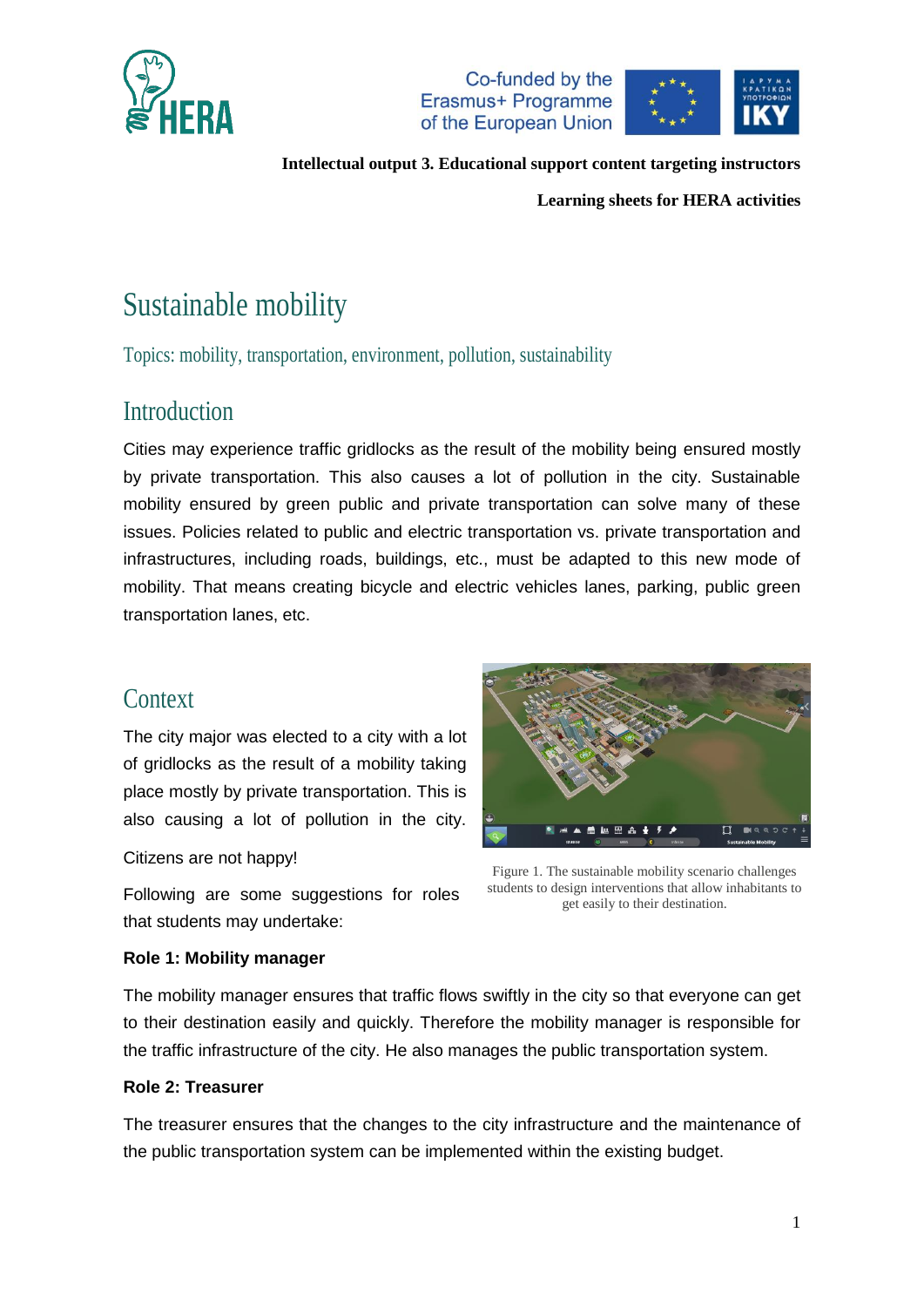





**Learning sheets for HERA activities**

### **Role 3: City mayor**

The city mayor has the final word on policies related to public and electric transportation vs. private transportation and the supporting infrastructure: roads, buildings, etc. She must ensure that citizens experience easy mobility, preferably through clean transportation. Decisions need to take in consideration the season as in the winter few inhabitants will likely use bicycles or electric scooters. The city mayor is really keen on being re-elected, so she wants the inhabitants to be happy as a result of pollution reduction.



Figure 2. Roles, actions, and dependencies.

## Learning goals

Upon completion of the activity students will:

- Understand the connections between environmental, social, and economic aspects of everyday life.
- Have experienced how to achieve cooperation between different parties with different goals and needs.
- Built competence in taking an integrative approach in researching city management and related environmental issues.
- Created the conditions necessary for navigating the challenges modern society and environmental changes pose for the public and private sector.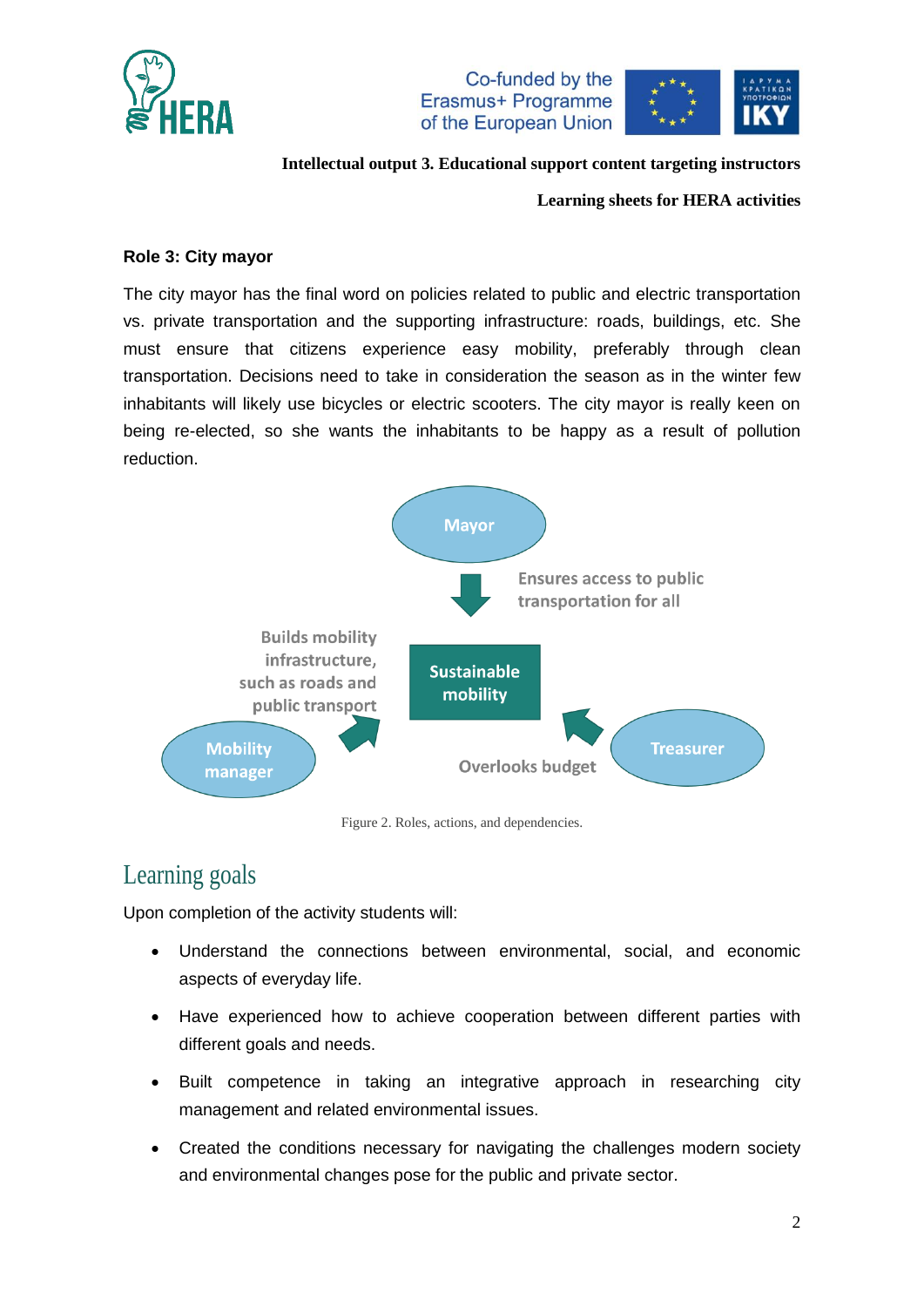



**Learning sheets for HERA activities**

# **Prerequisites**

The activity can be introduced to students with no pre-required information. Teachers can do a previous briefing about sustainable mobility options and strategies.

## Audience

This scenario is suitable for students enrolled in broad engineering, economics, and management programs. It is closer to programs related to civil engineering but students enrolled in other engineering principles will not face any problems in implementing the scenario.

## Core concepts

- **Sustainability:** Encouraging decision making in terms of environmental protection and the impact of human activities on their surroundings both short- and longterm.
- **Nature-based solutions:** Solutions to real-life challenges that are based on processes the functioning of nature.



Figure 3. The scenario explores concepts of sustainability, effective mobility, city management, and pollution control.

- **Ecosystem services:** Services and systems that directly or indirectly benefit communities.
- **City management:** Managing the services, revenues, and expenses of a city.
- **Transversal skills:** Collaboration, critical thinking, analytical thinking, innovative thinking.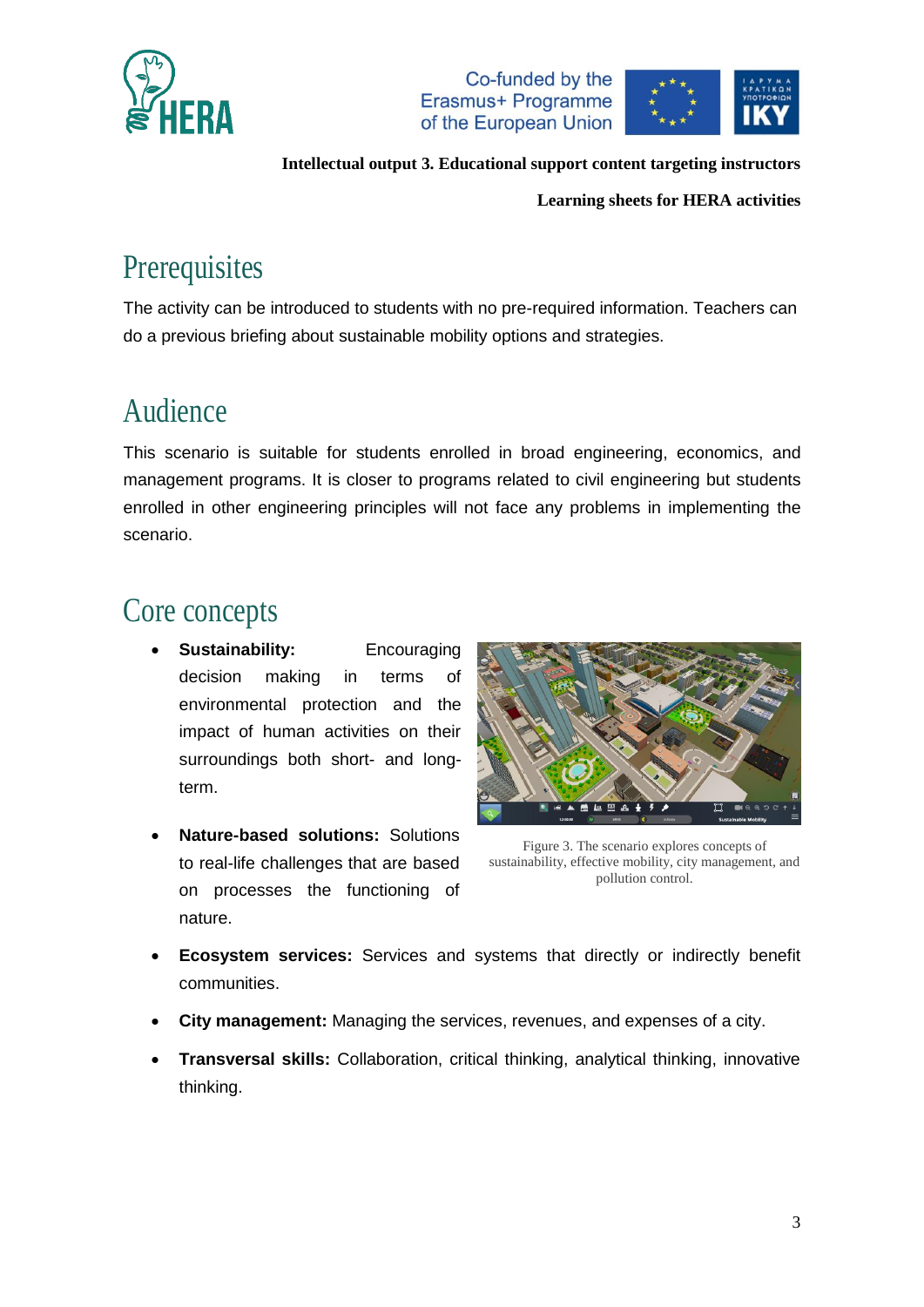

Co-funded by the Erasmus+ Programme of the European Union



#### **Intellectual output 3. Educational support content targeting instructors**

#### **Learning sheets for HERA activities**

### Description of the scenario



Figure 4. Students are called to enhance a rich city that includes residential areas, industry, culture, and other services.

The overall purpose of the scenario is to allow students to experience the conflicts of interests and the difficulty of implementing changes when a major city aspect, such as mobility, has to be dramatically reconfigured with implications on infrastructure, for example roads, but also on the public transportation and on the individual way of thinking about mobility. It demands good collaborative skills, ability to

compromise for reaching common goals, critical thinking, and a good flair for optimizing decisions.

The scenario explores the full HERA game. Students use the communication and planning facilities in the game to discuss, negotiate, and agree on decisions that they can subsequently implement through the scenario simulation.

Participants can explore the consequences of their decisions and insights to what it means in real-life to work on complex decisions. The scenario is based on a non-trivial city design that includes rich enough facilities to allow meaningful decisions encouraging students to meaningfully engage in a complex discussions related to mobility issues. The starting city of the scenario may deploy a traditional mobility approach focused on private transportation which will lead to traffic gridlocks challenging students to introduce smart mobility enhancements. As an added difficulty, the starting city can include events that result in a lot of inhabitants converging to the same place at the same time creating specific mobility issues.

### Suggested class activity

- 1. The teacher presents the problem to the class and introduces the scenario and game.
- 2. The students brainstorm in order to understand the problem and the parameters within which they have to work. This includes the available city budget, the city plans with the current mobility schemes and the restrains on what can be built.